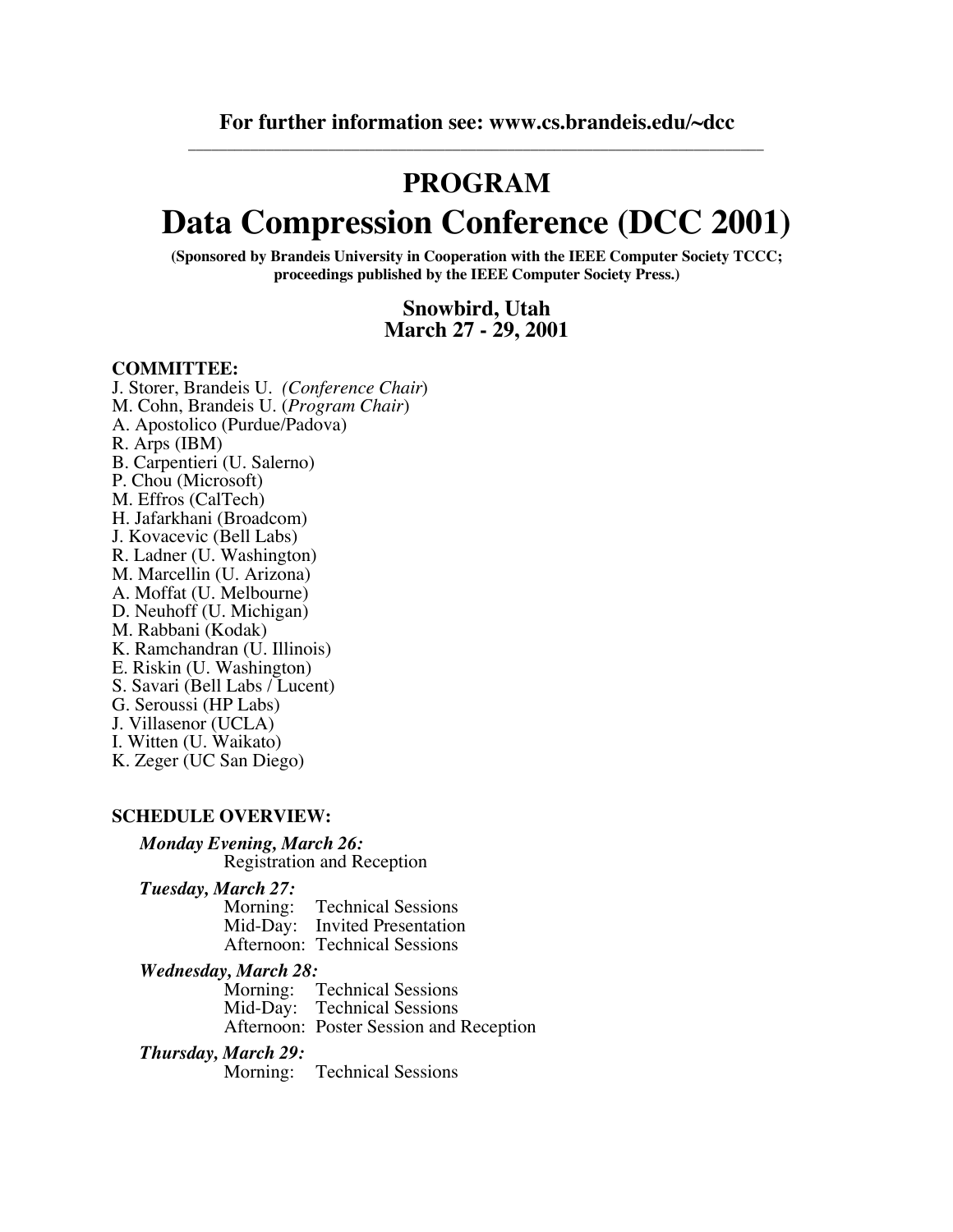## **MONDAY EVENING**

Registration / Reception, 7:00-10:00pm (Golden Cliff Room)

## **TUESDAY MORNING**

**Welcome:** 7:45am

**Session 1:** 8:00am - 10:00am

8:00am On Zador's Entropy-Constrained Quantization Theorem *R. Gray, J. Li* Stanford University, The Pennsylvania State University

8:20am Network Vector Quantization *M. Fleming, M. Effros* California Institute of Technology

8:40am Design of Tree-Structured Multiple Description Vector Quantizers *J. Cardinal* Universite Libre de Bruxelles

9:00am Robust Predictive Vector Quantizer Design *H. Khalil, K. Rose* University of California at Santa Barbara

9:20am Asymptotically Optimal Scalable Coding for Minimum Weighted Mean Square Error *A. Aggarwal, S. L. Regunathan, K. Rose* University of California at Santa Barbara

9:40am Lossless Image Data Sequence Compression Using Optimal Context Quantization *S. Forchhammer, X. Wu, J. D. Andersen* Technical University of Denmark, University of Western Ontario

**Break:** 10:00am - 10:20am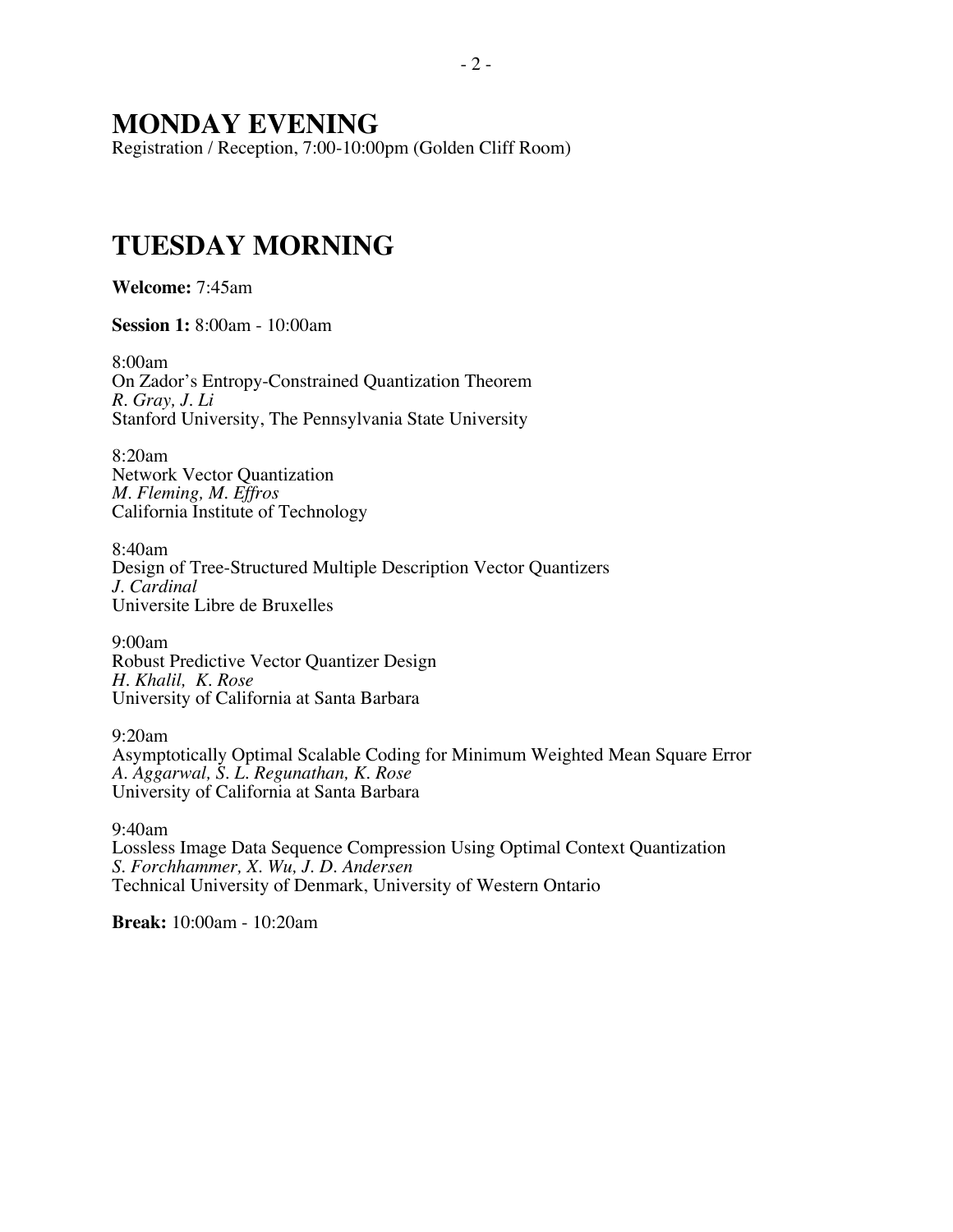## **(TUESDAY MORNING CONTINUED)**

**Session 2:** 10:20am - 12:20pm

10:20am Enhancing Analog Image Transmission Systems Using Digital Side Information: A New Wavelet-Based Image Coding Paradigm *S. S. Pradhan, K. Ramchandran* University of California at Berkeley

10:40am Group Testing for Wavelet Packet Image Compression *E. S. Hong, R. Ladner, E. A. Riskin* University of Washington

11:00am Embedded Image Coding Using Zero Blocks of Subband/Wavelet Coefficients and Context Modeling *S. Hsiang* Rensselaer Polytechnic Institute

11:20am A Wavelet Coder for Masked Images *P. Simard, H. Malvar* Microsoft Research

11:40am Feature-Preserving Image Coding for Very Low Bit Rates *D. Schilling, P. Cosman* University of California at San Diego

12:00noon Video Residual Coding Using SPIHT and Dependent Optimization and Rate-Distortion Optimization for the SPHIT Encoder *K. K. Lin, R. M. Gray* Stanford University

**Lunch Break:** 12:20pm - 2:30pm

## **INVITED PRESENTATION, 2:30pm - 3:30pm**

"Digital Geometry Compression"

Dr. Wim Sweldens, Lucent Technologies, Murray Hill, NJ

**Abstract:** Due to rapid progress in scanning technology, digital geometry is becoming the fourth wave of digital multimedia after audio, images, and video. Last year, a two billion triangle model of Michelangelo's David with sub millimeter accuracy was built. As a result, digital geometry compression has established itself as a new branch of data compression. Traditionally one observes that meshes consist both of geometric information (vertex positions) and connectivity or graph information. Compression methods for both geometry and connectivity have been proposed. In this work, we observe that meshes actually consist of three distinct components: geometry, parameter, and connectivity information. More importantly, the latter two do not contribute to the reduction of error in a rate-distortion setting. We show that using so-called semi-regular meshes, parameter and connectivity information can be eliminated. Combined with wavelet transforms, zerotree coding, and subdivision, we build a progressive geometry compression algorithm which improves the standard methods by 12dB.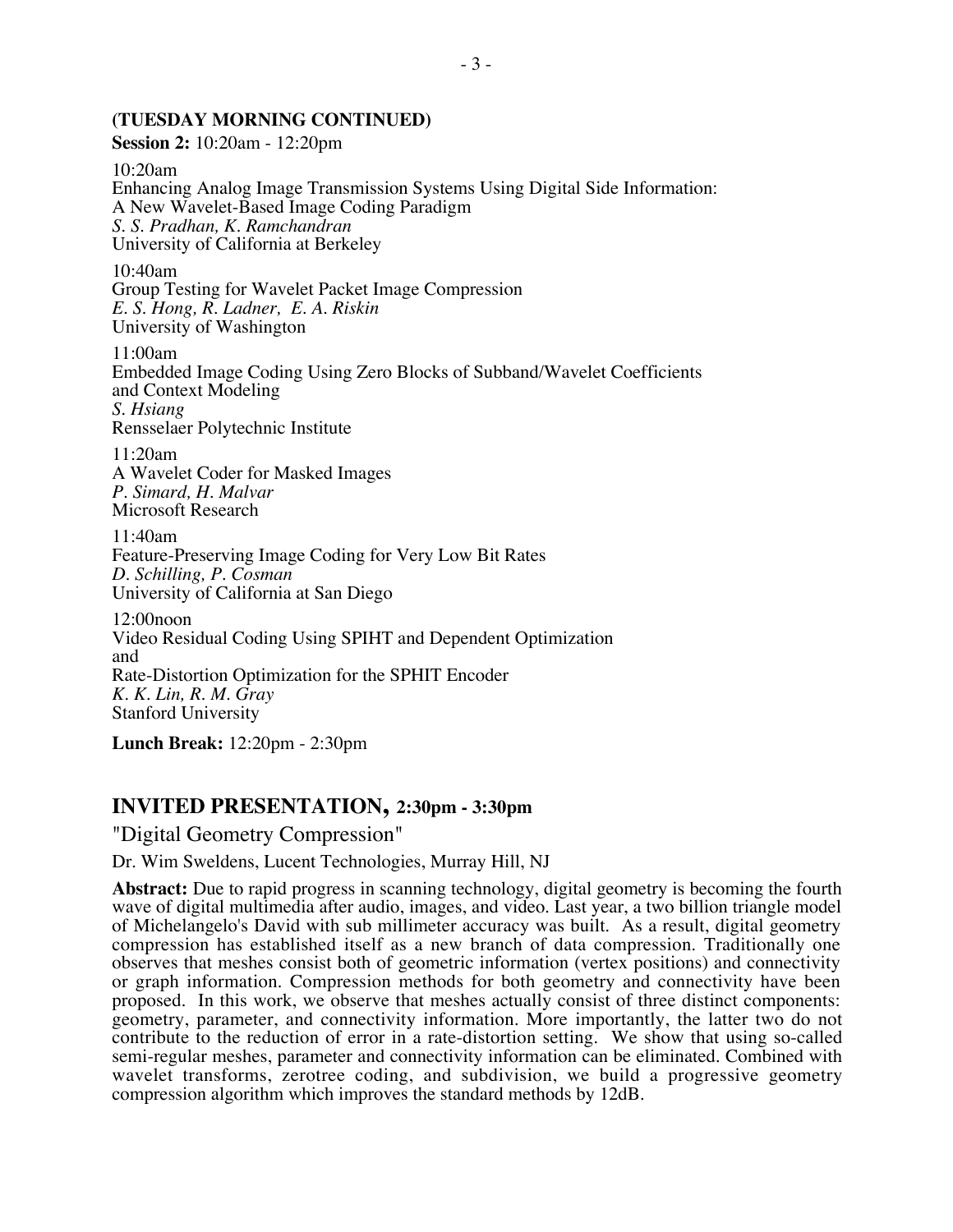## **TUESDAY AFTERNOON**

**Session 3:** 4:00pm - 5:20pm

4:00pm Length-Restricted Coding in Static and Dynamic Frameworks *M. Liddell, A. Moffat* The University of Melbourne

4:20pm Optimal Prefix-Free Codes that End in a Specified Pattern and Similar Problems: the Uniform Probability Case *M. J. Golin, H. Na* Hong Kong University of Science and Technology, Postech

4:40pm Combining PPM Models Using a Text Mining Approach *W. J. Teahan, D. J. Harper* The Robert Gordon University

5:00pm Compressing XML with Multiplexed Hierarchical PPM Models *J. Cheney* Cornell University

**Break:** 5:20pm - 5:40pm

**Session 4:** 5:40pm - 7:00pm

5:40pm Quantized Oversampled Filter Banks with Erasures *P.L. Dragotti, J. Kovacevic, V.K. Goyal,* Swiss Federal Institute of Technology, Bell Labs, Lucent Technologies

6:00pm Semidefinite Programs for the Design of Codes for Delay-Constrained Communication in Networks F.E. Oggier, S.D. Servetto Universite de Geneve, Ecole Polytechnique Federale de Lausanne

6:20pm Construction of Low Complexity Regular Quantizers for Overcomplete Expansions in R^N *B. Beferull-Lozano, A. Ortega* University of Southern California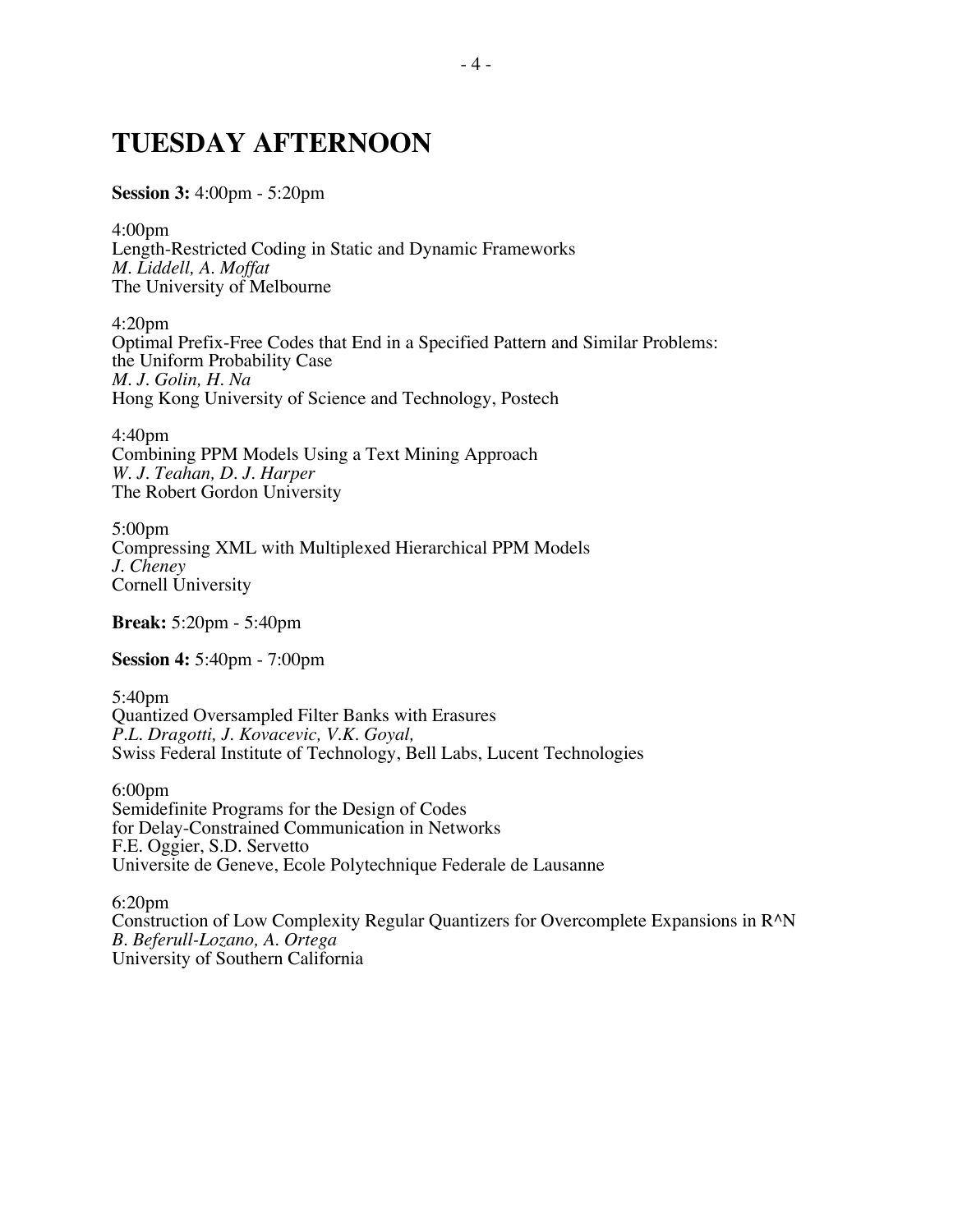## **WEDNESDAY MORNING**

### **Session 5:** 8:00am - 10:00am

8:00am Towards Compressing Web Graphs *M. Adler, M. Mitzenmacher* University of Massachusetts, Harvard University

8:20am Compressing the Graph Structure of the Web *T. Suel, J. Yuan* Polytechnic University

8:40am Streaming Thin Client Compression *B.O. Christiansen, K.E. Schauser, M. Munke* University of California at Santa Barbara

9:00am Software Compression in the Client/Server Environment *M. Factor, D. Sheinwald, B. Yassour* IBM Research

9:20am Tag Insertion Complexity *S. Yeates, I.H. Witten, D. Bainbridge* University of Waikato

9:40am Fast Adaptive Encoder for Bi-Level Images *H. S. Malvar* Microsoft Research

**Break:** 10:00am - 10:20am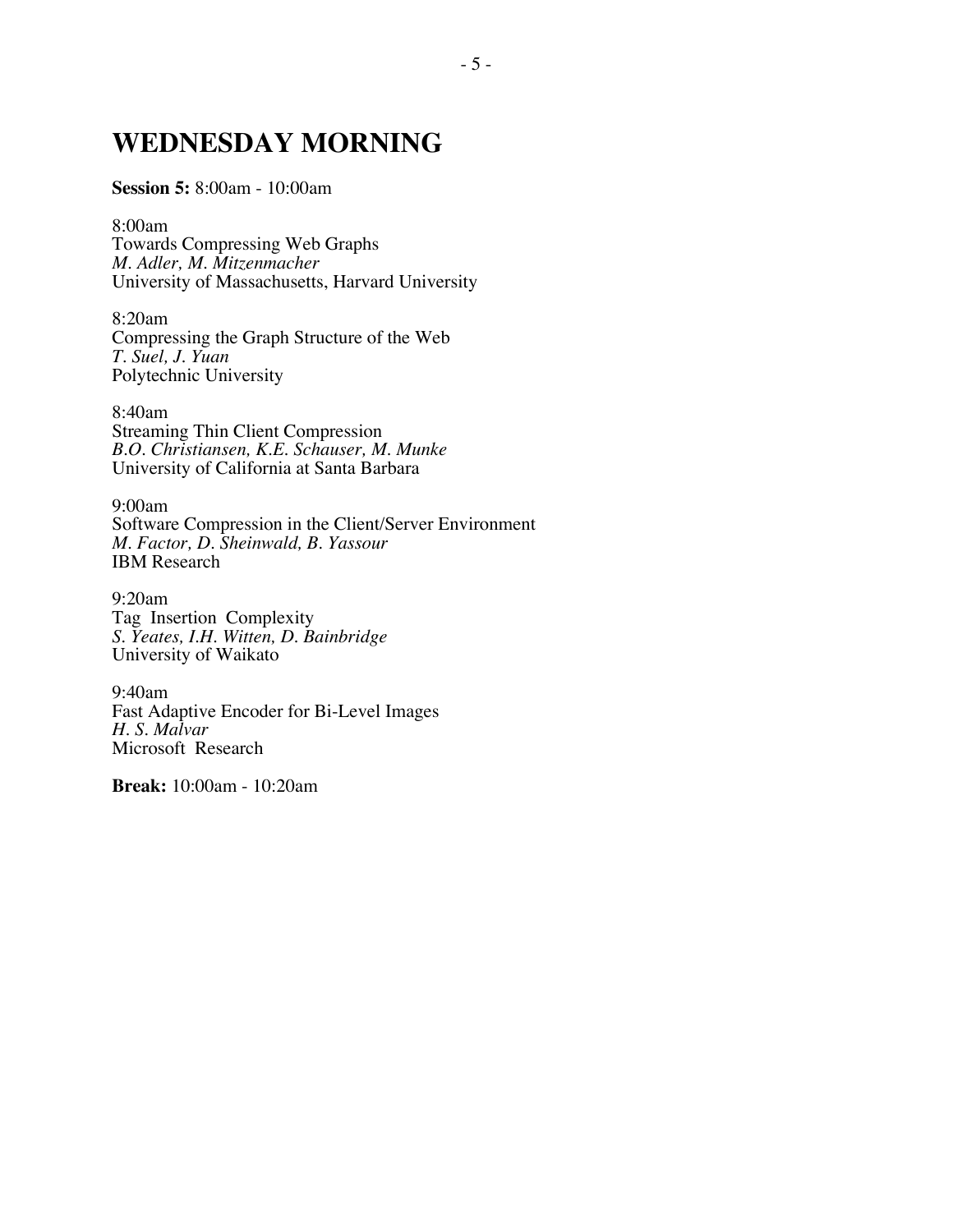### **(WEDNESDAY MORNING CONTINUED)**

**Session 6:** 10:20am - 12:20pm

10:20am Optimal Code Design for Lossless and Near Lossless Source Coding in Multiple Access Networks *Q. Zhao, M. Effros* California Institute of Technology

10:40am On Variable Length Codes for Iterative Source/Channel Decoding *R. Bauer, J. Hagenauer* Munich University of Technology

11:00am Joint Source-Channel Decoding of Correlated Sources over Noisy Channels *J. Garcia-Frias* University of Delaware

11:20am Successive Refinement on Trees: A Special Case of a New MD Code Region *R. Venkataramani, G. Kramer, V. Goyal* University of Illinois, at Urbana-Champaign, Bell Labs, Lucent Technologies

11:40am

Joint Source Channel Coding Using Arithmetic Codes and Trellis Coded Modulation *C. Demiroglu, M. W. Hoffman, K. Sayood* University of Nebraska-Lincoln

12:00noon: Low Delay Perceptually Lossless Coding of Audio Signals *S. Dorward, D. Huang, S. A. Savari, G. Schuller, B. Yu* Bell Labs, Lucent Technologies, University of California at Berkeley

**Lunch Break:** 12:20pm - 2:00pm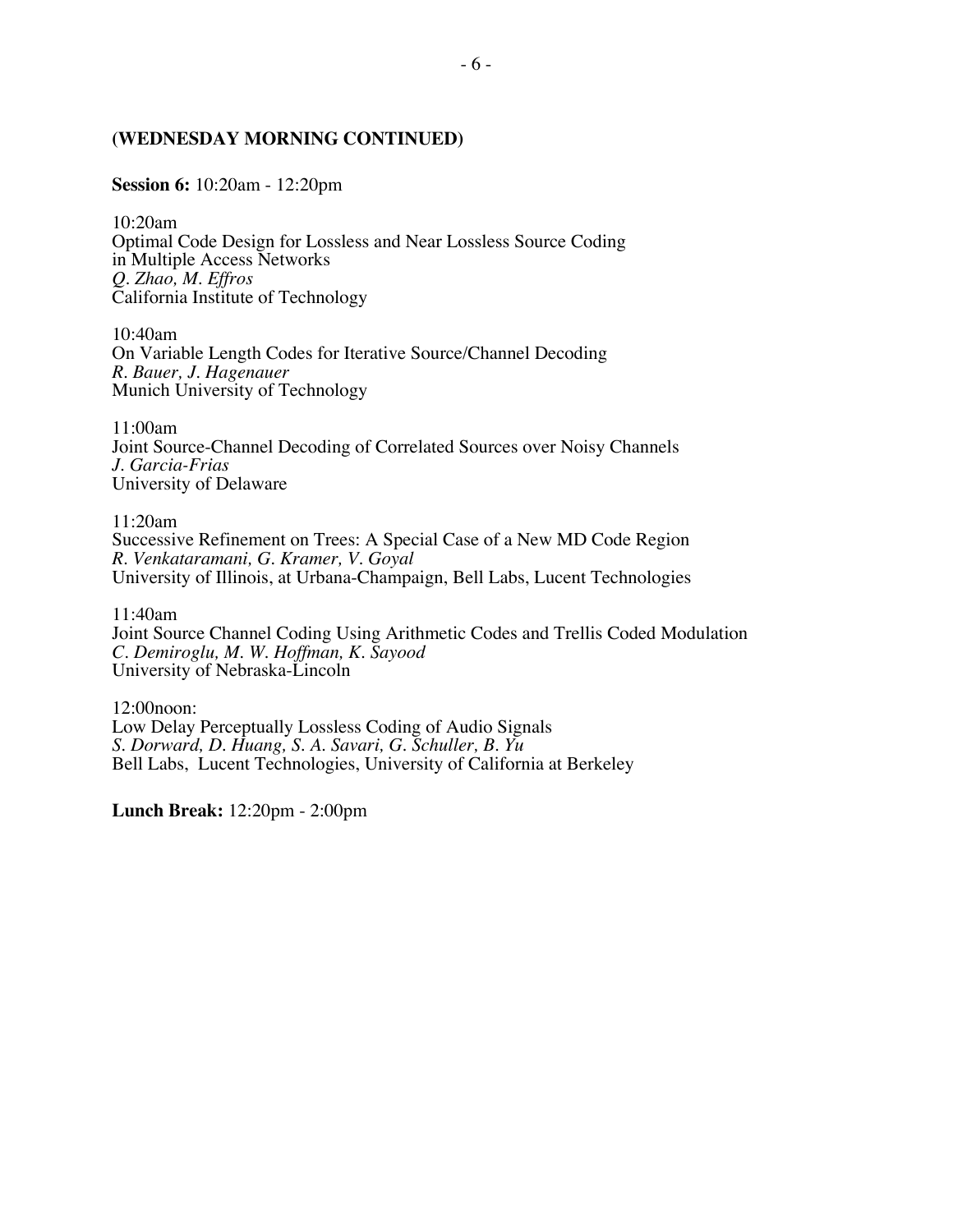## **WEDNESDAY MID-DAY**

**Session 7:** 2:00pm - 3:20pm

2:00pm Enhancing Image Coders By Using Spatial Noise Shaping (SNS) *S.Kuo, J.D. Johnston* AT&T Labs-Research

2:20pm Compression of the Layered Depth Image *J. Duan , J. Li* Tsinghua University, Microsoft Research China

2:40pm Multihypothesis Motion Estimation for Video Coding *M. Flierl, B. Girod* University of Erlangen-Nuremberg, Stanford University

3:00pm Managing Drift in DCT-Based Scalable Video Coding *A*.*R. Reibman, L. Bottou* AT&T Labs – Research

## **POSTER SESSION AND RECEPTION**

4:00-7:00pm In the Golden Cliff Room

(Titles are listed later in this program; abstracts of each presentation appear in the proceedings.)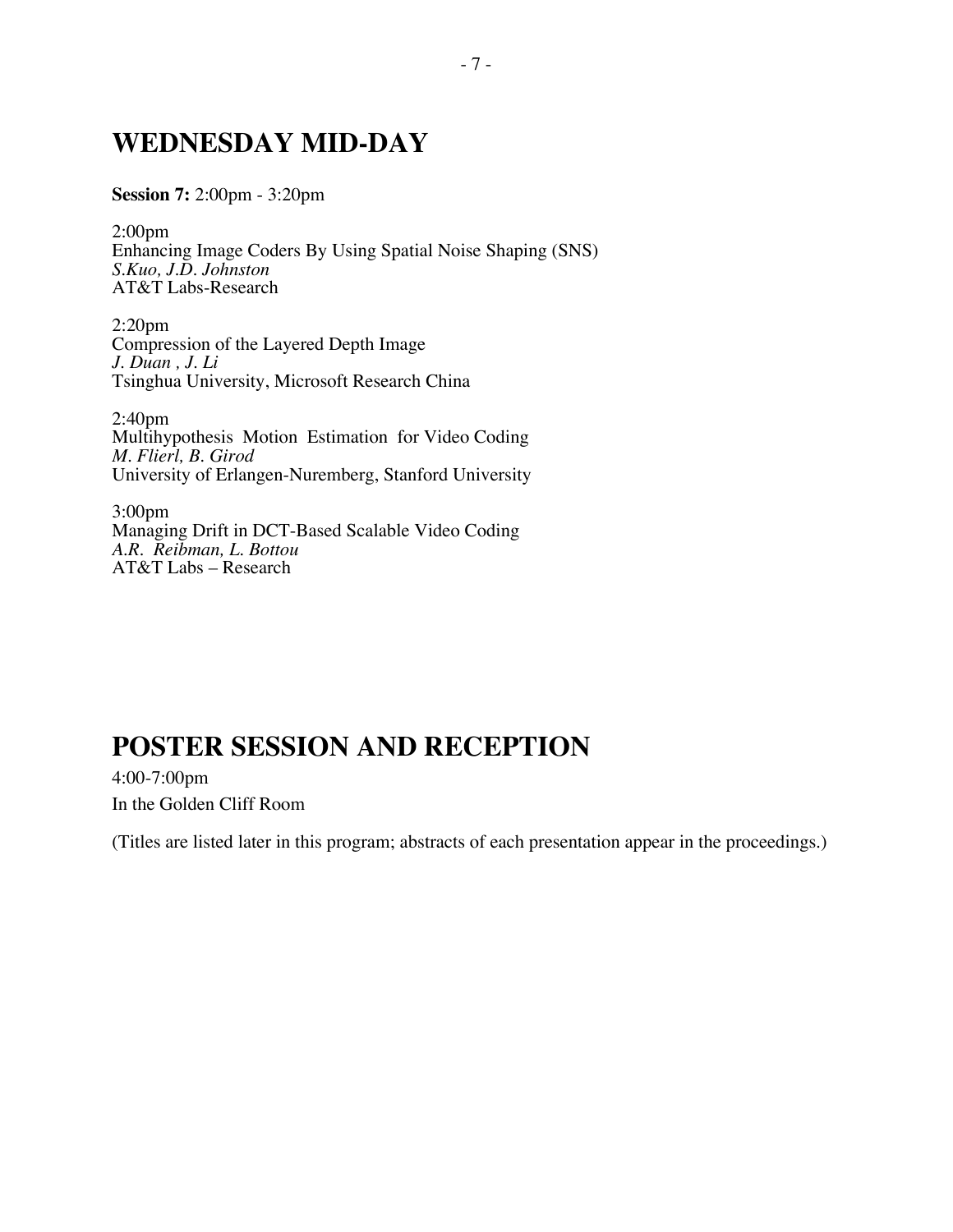## **THURSDAY MORNING**

**Session 8:** 8:00am - 10:00am

8:00am Design of Trellis Codes for Source Coding with Side Information at the Decoder *X. Wang, M. T. Orchard*

Princeton University

8:20am Universal Lossless Compression of Piecewise Stationary Slowly Varying Sources *G.I. Shamir, D.J. Costello, Jr.* University of Notre Dame

8:40am The Coding-Optimal Transform *C. Archer, T. K. Leen* Oregon Graduate Institute of Science and Technology

9:00am An Adaptable Binary Entropy Coder *A. Kiely, M. Klimesh* NASA Jet Propulsion Laboratory

9:20am Overlap in Adaptive Vector Quantization *F. Rizzo, J. A. Storer* Brandeis University

9:40am On the Hardness of Finding Optimal Multiple Preset Dictionaries *M. Mitzenmacher* Harvard University

**Break:** 10:00am - 10:20am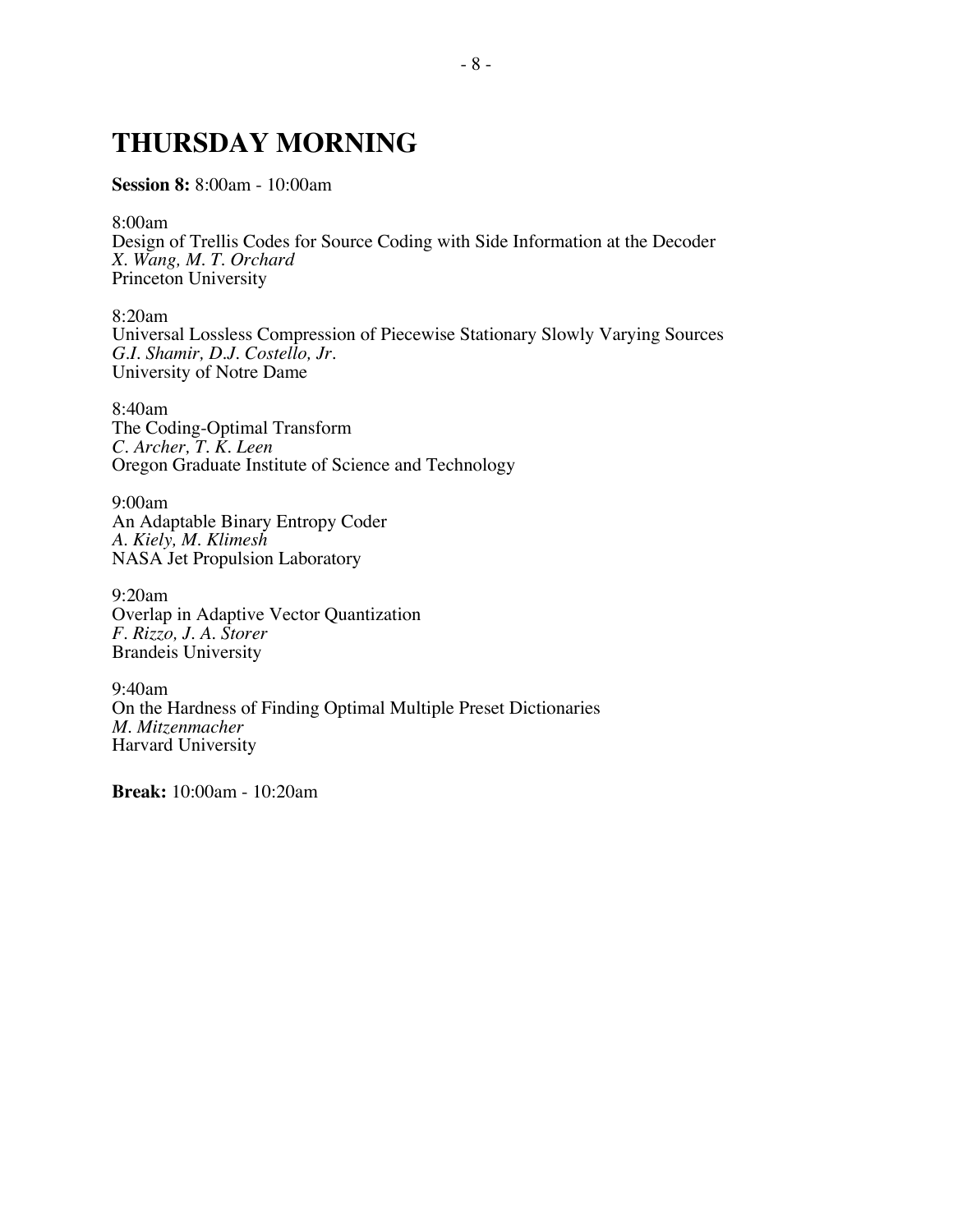### **(THURSDAY MORNING CONTINUED)**

**Session 9:** 10:20am - 12:20pm

10:20am Can We Do without Ranks in Burrows Wheeler Transform Compression  *A. Wirth, A. Moffat,* The University of Melbourne

10:40am Parsing Strategies for BWT Compression *R. Y. K. Isal, A. Moffat* The University of Melbourne

11:00am Space-time Tradeoffs in the Inverse B-W Transform *J. Seward* Microsoft Research

11:20am Pattern Matching in Huffman Encoded Texts *S.T. Klein, D. Shapira* Bar-Ilan University, Jordan Valley College

11:40am Faster Approximate String Matching Over Compressed Text *G. Navarro, T. Kida, M. Takeda, A. Shinohara, S. Arikawa* University of Chile, Kyushu University

12:00noon Compressed Pattern Matching SEQUITUR *S. Mitarai, M. Hirao, T. Matsumoto, A. Shinohara, M. Takeda, S. Arikawa* Kyushu University, Japan Science and Technology Corporation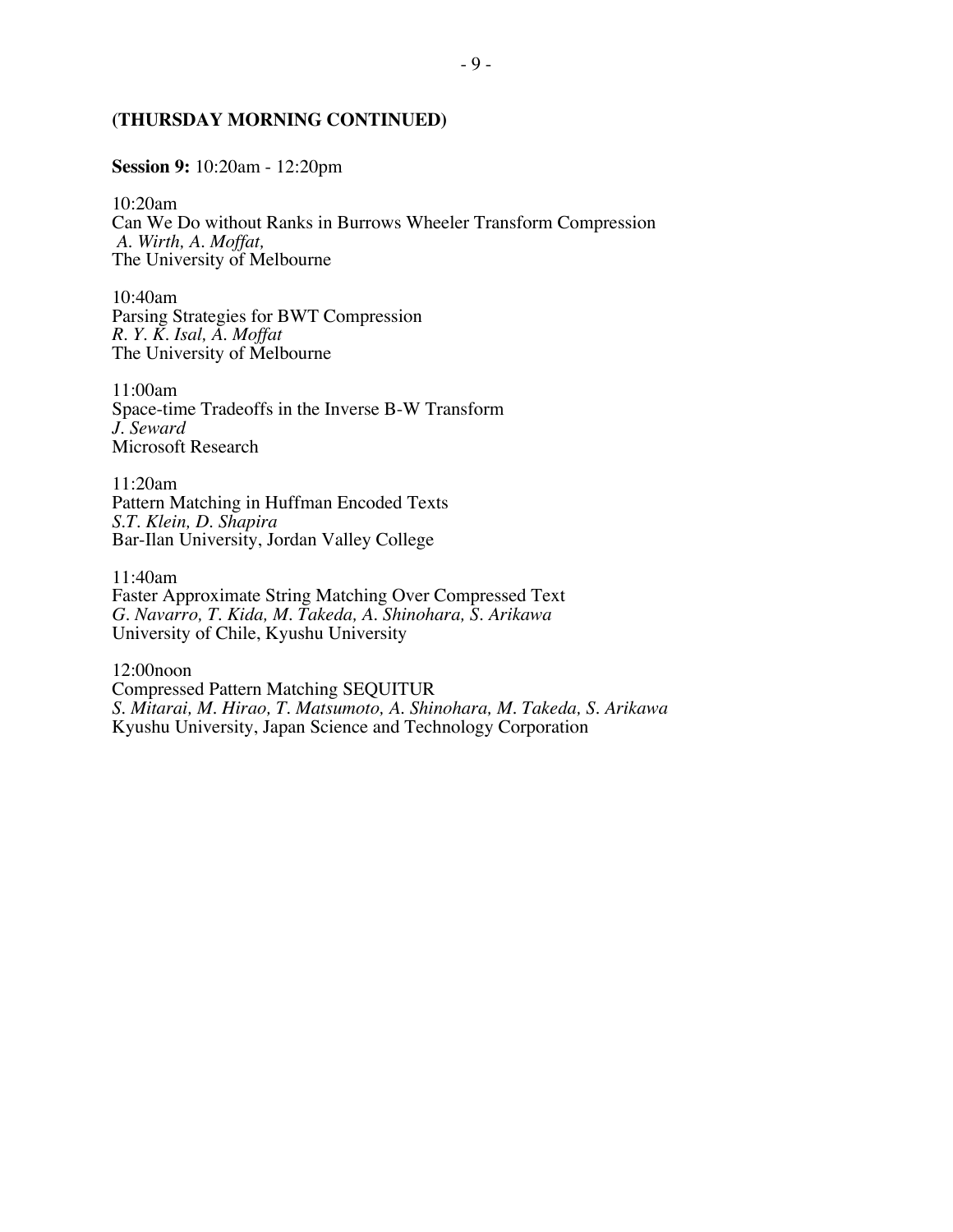## **\*\*\* POSTERS \*\*\* (listed alphabetically by first author)**

LIPT: A Reversible Lossless Text Transform to Improve Compression Performance *F. S. Awan, N. Zhang, N. Motgi, R.T. Iqbal, A. Mukherjee* University of Central Florida

Architecture for Efficient Implementation of the YK Lossless Data Compression Algorithm *A. Banerji, S. Goel* Hughes Network Systems

Lossless Compression for Satellite Packet Networks Using the YK Algorithm *A*.*Banerji, D. Dillon* Hughes Network Systems

Noisy Image Compression: A Comparison of Wavelets, Multiwavelets, Wavelet Packets, and Multiwavelet Packets *A.P. Beegan, A.E.Bell* Virginia Tech

On Parent-Child Coding Gain in Zero-Tree Based Coders *A*. *Bilgin, M. W. Marcellin* The University of Arizona

Improving Wavelet Compression with Neural Works *C. J. C. Burges, P. Y. Simard, H. S. Malvar* Microsoft Research

Error-Resilient Block Sorting *L. Butterman, N. Memon* Stuyvesant High School, Brooklyn Polytechnic University

FEC-Based Wireless Video Streaming with Pre-Interleaving *J. Cai, C. W. Chen* University of Missouri at Columbia

An Efficient Data Embedding Algorithm for H.263 Compatible Video Coding *P. C. Chang, T.-H. Wang, T. H. Lee* National Central University

Feature Difference Classification in Fractal Image Coding *Y. Chen and F. Zhang* Nanjing University

Fast Vertex Transformation for 3D Rendering through Predictive Vector Quantization *P.H. Chou, T. H. Meng* Stanford University

LZ1 Compression of Binary Images using a Simple Rectangle Greedy Matching Technique *L. Cinque, E. Grande, S. De Agostino* University of Rome, Armstrong Atlantic University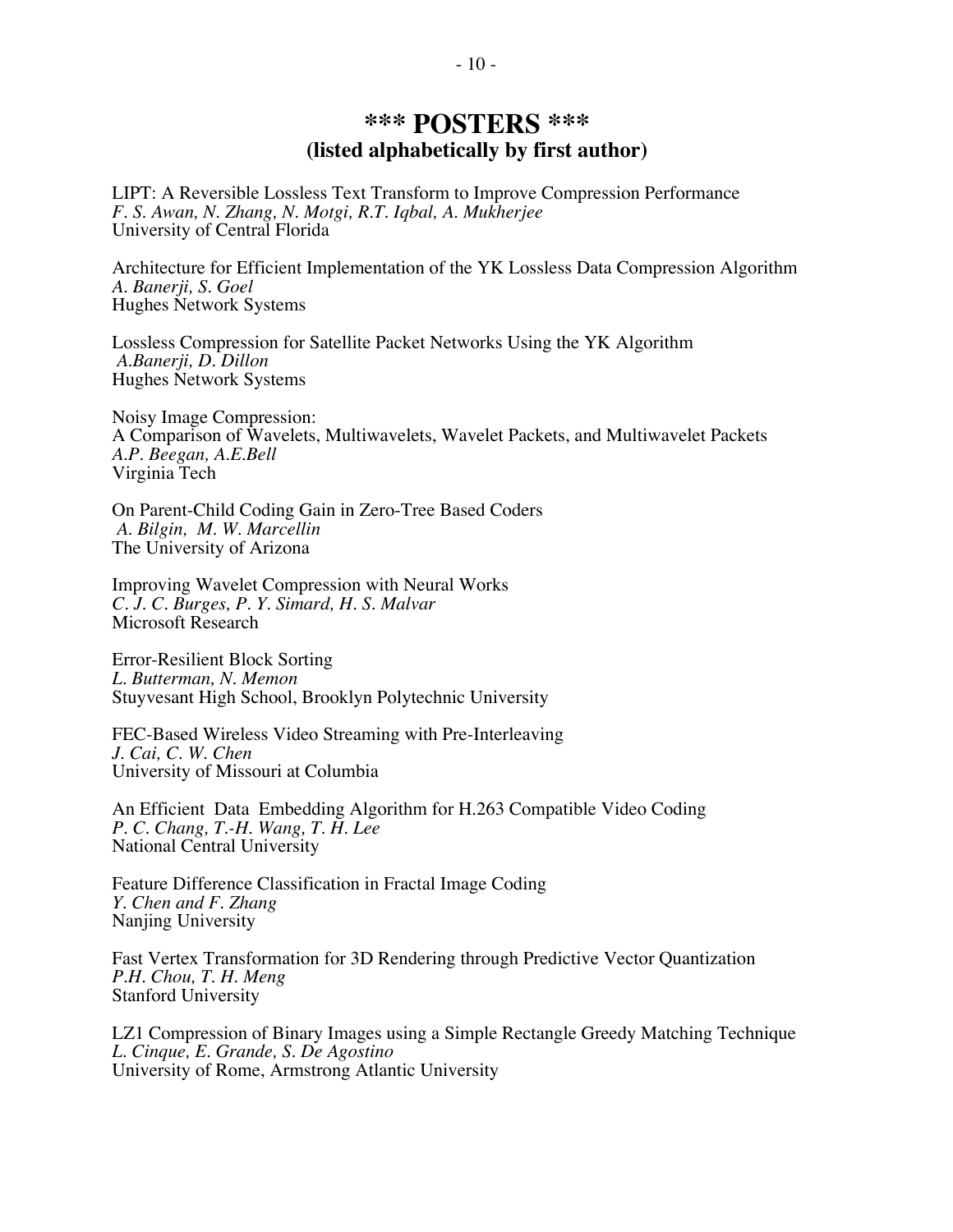Video Coding for Streaming Media Delivery on the Internet *G.J. Conklin, G.S. Greenbaum, K.O. Lillevold, A.F. Lippman, Y.A. Reznik* RealNetworks, Inc.

The Qualitative Modeling and Compression of the Request Sequences in ARQ Protocols *N. Ekstrand, B. Rathonyi, Y. Shtarkov, B. Smeets* Lund University, Ericsson Mobile Communication AB, IITP Russian Academy of Sciences

A Posteriori Quantized Matching Pursuit *P. Frossard, P. Vandergheynst* Swiss Federal Institute of Technology

Real-Time Decompression of Streaming Video Using Mobile Code *A. Grama, Meyer, W. Szpankowski* Purdue University

A Comparison Between Two Error Detection Techniques Using Arithmetic Coding *B*. *He, C.N. Manikopoulos* New Jersey Institute of Technology

Edge-Based Artifact Mitigation in a Wavelet Transform Coding Framework *A. Kalyanaraman, P. Flynn* The Ohio State University

Just-In-Time Browsing for Digital Images *D. J. Kennard, W. A. Barrett* Brigham Young University

Lossless Fast Full Search Algorithm in Motion Estimation Using Various Matching Scans from Image Localization *J. N. Kim, S. C. Byun, B.H. Ahn* Kwangju Institute of Science and Technology

Improving Binary Coding for Prediction-Based Text Compression *G. Lakhani* Texas Tech University

Compror: Compression With a Factor Oracle *A. Lefebvre, T. Lecroq* Université de Rouen

Glicbawls – Grey Level Image Compression By Adaptive Weighted Least Squares *B. Meyer, P. Tischer* Monash University

TMW Lego – An Object Oriented Image Modelling Framework *B. Meyer, P. Tischer* Monash University

Application of Directional Wavelets to Image Compression *K. Miettinen* Eastman Kodak Company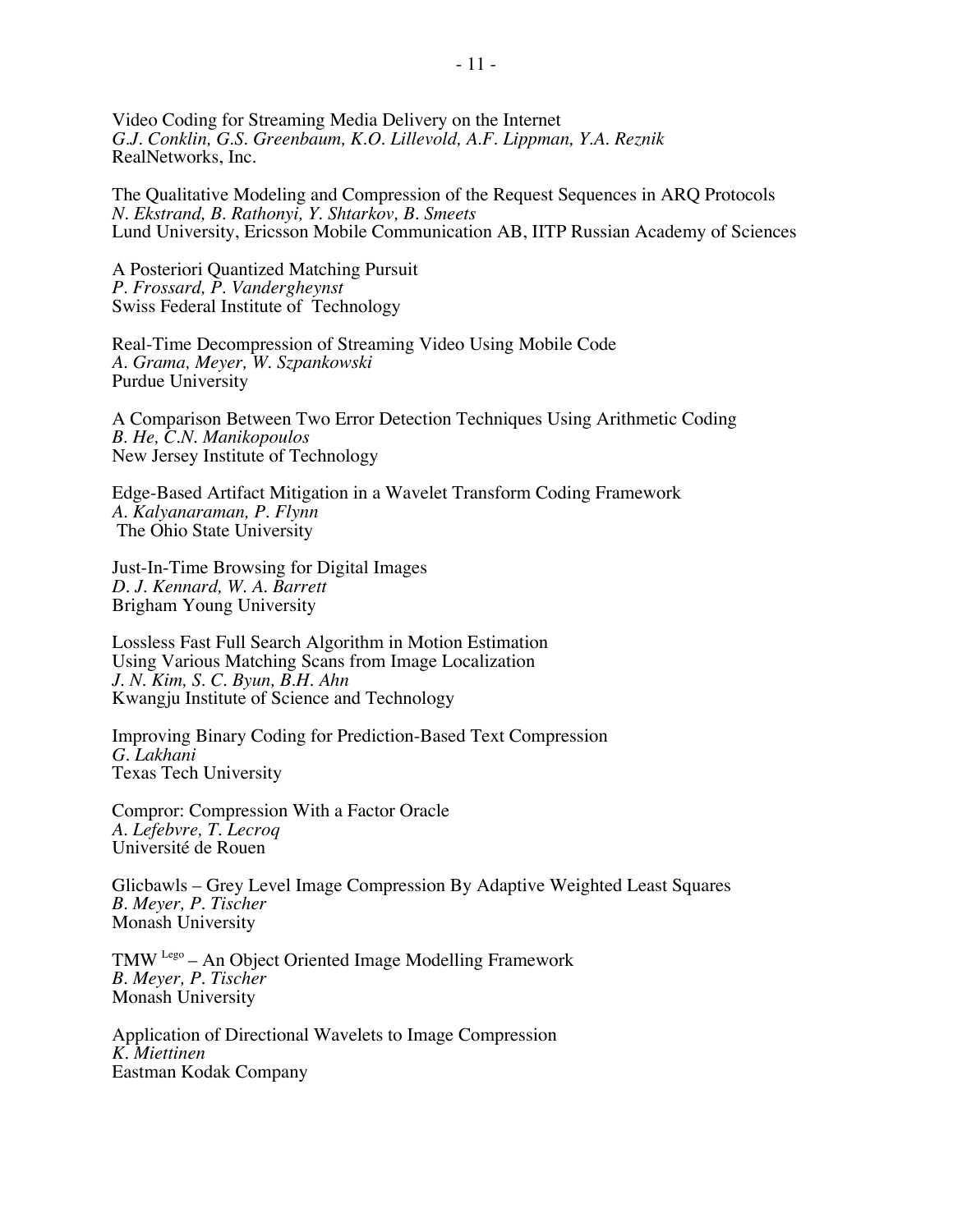Adaptive and Proadaptive Image Compression *V. N. Oulianov* Tomsk State University of Control Systems and Radioelectronics

Delta Encoding of Related Web Pages *Z. Ouyang, N. Memon, T. Suel* Brooklyn Polytechnic University

Multiple Description Coding Using Exact Discrete Radon Transform *B. Parrein, N. Normand, J. P. Guédon* Image Vidéo Communication Team - EPUN

An Optimizing Lossy Generalization of LZW *S. Pigeon* Universite de Montreal

Masked Wavelets: Applications to Image Compression *S. Pigeon, L. Bottou* Universite de Montreal, AT&T Research

Start/Stop Codes *S. Pigeon* Universite de Montreal

Unconstrained Vector Length in Fast Wavelet Transforms *S. Pigeon* Universite de Montreal

Lower Bounding the Optimal LZ78–Parsing *M. S. Pinho, W. A. Finamore* Universidade Estadual Paulista, Pontificia Universidade Catolica

JPEG Compressed Domain Image Retrieval by Colour and Texture *G. Schaefer* University of East Anglia

Image Compression Using Blocksort *M. Schindler, B. Sebastian* Intelligent Compression Technologies

Better Text Compression from Fewer Lexical n-Grams *T .Smith, M .Lorenz* University of Waikato

Adaptive Quantization for Lossy Image Compression Controlled by Noise Detection *T. Strutz* University of Rostock

Source Coding With Minimal and Rate-Independent Search and Memory Complexity *A.D. Subramaniam, B.D. Rao* University of California at San Diego